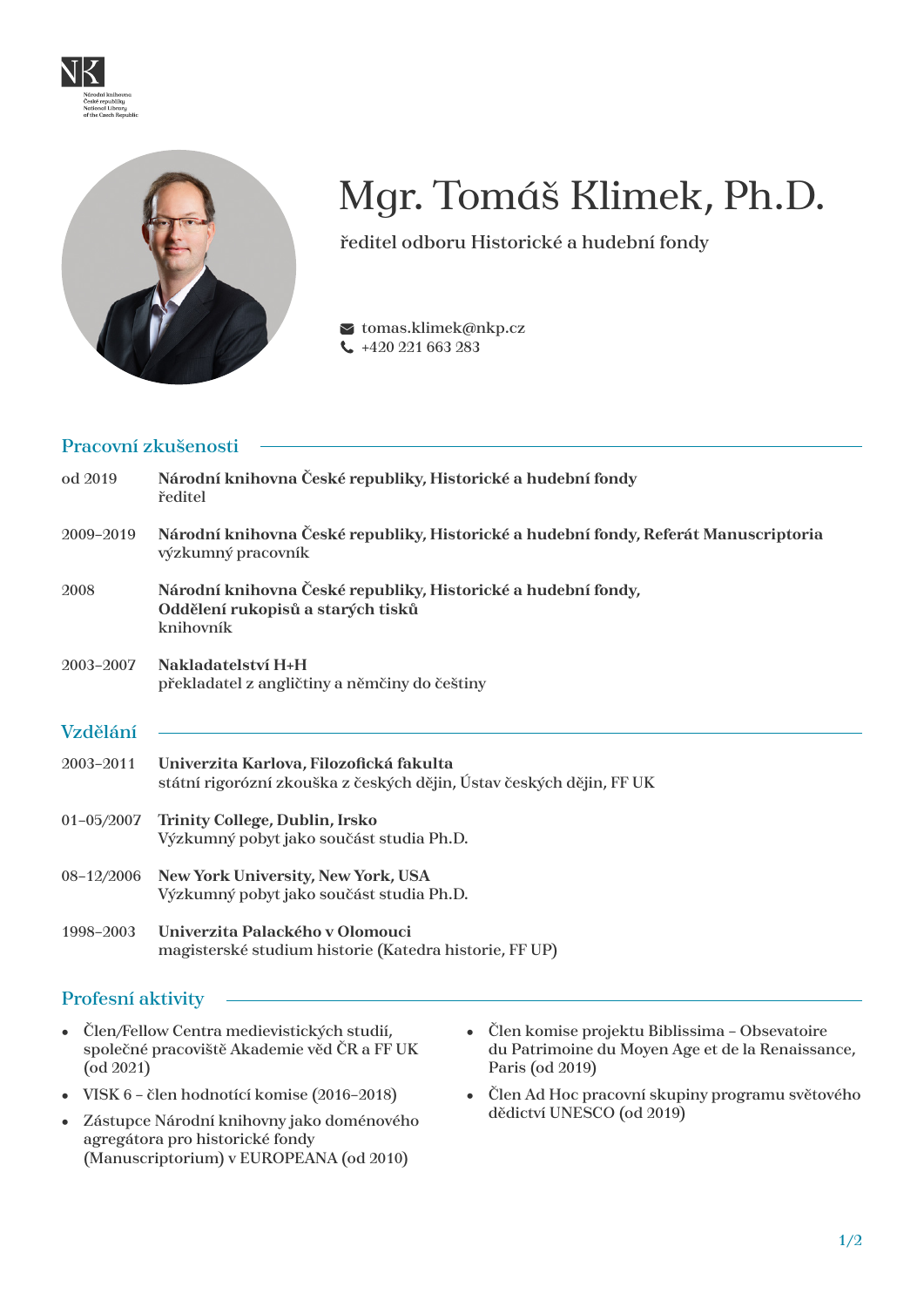# Profesní zaměření

aroam kinnoa<br>eské republiky

- Dějiny středověku
- Digital humanities

# Nejvýznamnější R&D aktivity

- Podíl na koordinaci mezinárodních projektů v oblasti digital humanities (ENRICH, REDISCOVER, EMBARK)
- Autor monografie *Krajiny českého středověku* (Dokořán, 2014)
- Spoluautor monografie *Staré cesty v krajině středních Čech* (Academia, 2018; 1. cena v kategorii původní vědecká nebo populárně-naučná práce 11. ročníku Cen Nakladatelství Academia)

# Výsledky uznané v systému RIV – hodnocení VaV

K dispozici na https://www.rvvi.cz/riv po zadání termínů "Národní knihovna České republiky" a "Klimek"

### Jazykové a další dovednosti

- Anglický jazyk (pokročilá úroveň)
- Německý jazyk (pokročilá úroveň)
- Latinský jazyk (pokročilá úroveň)
- Italský jazyk (základní úroveň)
- Francouzský jazyk (základní úroveň)
- Řidičský průkaz skupiny B
- Pokročilá práce s počítačovými programy
- Uživatelská znalost XML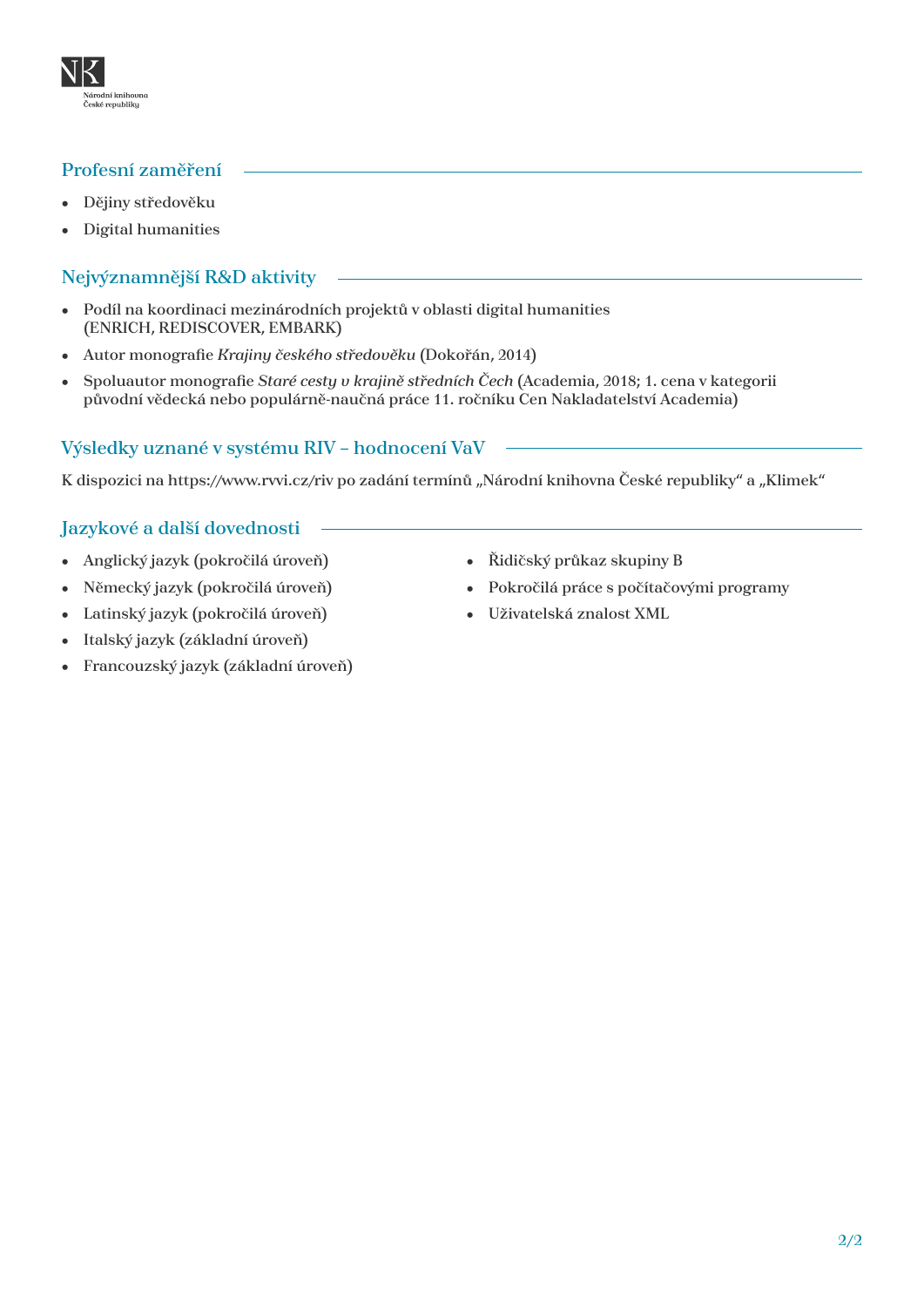



# Mgr. Tomáš Klimek, Ph.D.

Director of the Historical and Music Collections

 $\blacktriangleright$ tomas.klimek@nkp.cz +420 221 663 283

# Work Experience

| <b>Since 2019</b> | National Library of the Czech Republic, Historical and Music Collections<br>Director                                                                              |
|-------------------|-------------------------------------------------------------------------------------------------------------------------------------------------------------------|
| 2009-2019         | National Library of the Czech Republic, Historical and Music Collections,<br><b>Manuscriptorium Section</b><br>Researcher                                         |
| 2008              | National Library of the Czech Republic, Historical and Music Collections,<br><b>Manuscripts and Early Printed Books Department</b><br>Librarian                   |
| 2003-2007         | Nakladatelství H+H [H+H Publishers]<br>Translator from English and German into Czech                                                                              |
| <b>Education</b>  |                                                                                                                                                                   |
| 2003-2011         | <b>Charles University, Faculty of Arts</b><br>Doctoral degree in Czech history from the Charles University, Faculty of Arts,<br><b>Institute of Czech History</b> |
| $01 - 05/2007$    | Trinity College, Dublin, Ireland<br>Research stage as a part of the Ph.D. program                                                                                 |
| 08-12/2006        | New York University, New York City, U.S.A.<br>Research stage as a part of the Ph.D. program                                                                       |
| 1998-2003         | Palacký University Olomouc<br>Master's degree in History from the Palacký University Olomouc, Faculty of Arts,<br><b>Department of History</b>                    |

### Professional Activities

- Centre of Czech Medieval Sources, joint centre of the Czech Academy of Sciences and the Charles University, Faculty of Arts – member/fellow (since 2021)
- VISK 6 Evaluation committee member (2016–2018)
- Representative of the National Library of the CR as a domain aggregator for historical documents (Manuscriptorium) in EUROPEANA (since 2010)
- Biblissima project committee Obsevatoire du Patrimoine du Moyen Age et de la Renaissance, Paris – member (since 2019)